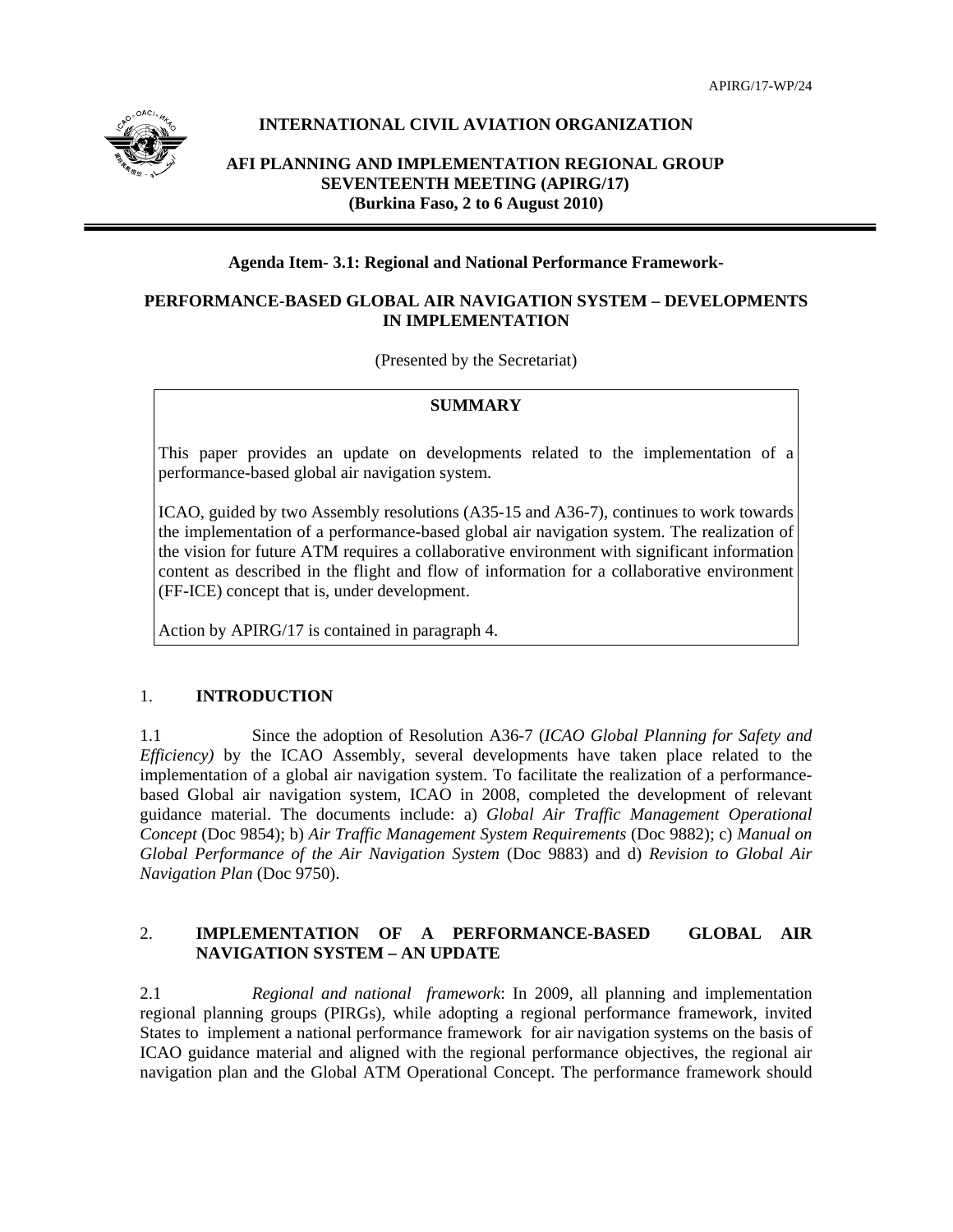include identification of national performance objectives taking into consideration user expectations and completion of national performance framework forms.

2.2 *Regional workshops*: Further to the adoption of performance framework by all PIRGs, a series of regional workshops were held to provide detailed guidance to States on the development of national performance frameworks for air navigation systems. Workshops covering the Asia/Pacific, Middle East, South American and Caribbean Regions were held in 2009. ICAO will be conducting similar workshops for the remaining regions (Eastern European and African Regions) during 2010.

2.3 *Performance monitoring and measurement:* Following the adoption of performance- based approach to air navigation planning and implementation by Regions/States, the next step entails performance monitoring through an established measurement strategy. This strategy should provide a set of measures in terms of performance indicators and performance metrics. While PIRGs are progressively identifying a set of regional performance indicators and metrics, States in the meantime have recognized that data collection, processing, storage and reporting for the identified regional performance metrics are fundamental to the success of performance-based approach. In review of PIRG reports, the Air Navigation Commission recently noted that it would be useful to have harmonized performance indicators and metrics among the ICAO regions so as to facilitate comparison and coordinated actions for improvements, but however acknowledged that different levels of development in the regions may lead to different indicators and metrics*.*

2.4 *Performance review report*: In the current practice, all PIRGs review the status of implementation of various conclusions of earlier meetings so as to assess the regional performance in enhancing the air navigation infrastructure. In addition to this, and as a part of air navigation systems performance monitoring and measurement process, it is proposed to introduce at every PIRG meeting a "regional performance review report (RPRR) for air navigation systems". In order to facilitate a uniform approach, ICAO HQ, in consultation with Regional Offices and PIRGs, will develop by 2011 a standardized format for this RPRR.

### *2.5 Flight and flow information for a collaborative environment (FF-ICE): A concept*

2.5.1 The FF-ICE concept is being developed to achieve the vision as outlined in the *Global Air Traffic Management Operational Concept* (Doc 9854). Information for a collaborative environment (ICE) is composed of multiple domains including flight and flow information (FF). The intent of FF-ICE is to define the information requirements for flow management, flight planning, and trajectory management associated with the operational concept components. Implementation of the FF-ICE concept is envisaged during the timeframe through 2025.

2.5.2 It is foreseen that with the FF-ICE, the operational environment will be performance-based and will seek to meet the eleven ATM Community expectations defined in the operational concept through its seven components. FF-ICE encompasses the flight information sharing between ATM community members and starts with the early submission of flight information by the airspace users to the ATM system and ends with the archiving of relevant information after the flight. While FF-ICE focuses on global needs for sharing flight information, it also accommodates regional and local needs.